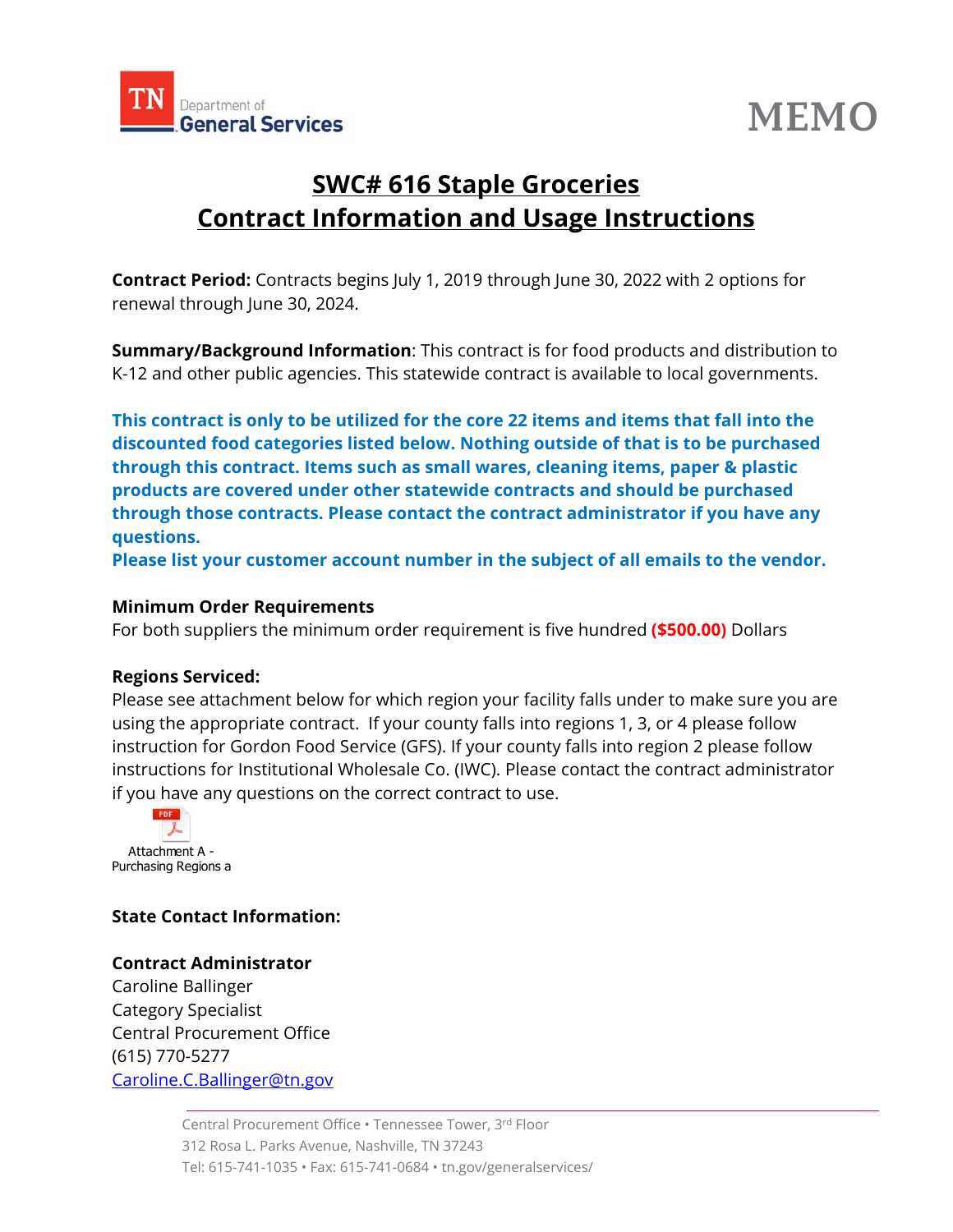# **Additional State Contact**

Josh Polk Category Specialist Central Procurement Office (615) 360-4460 Joshua.Polk@tn.gov

# **Gordon Food Service – Contract # 63159 – Regions 1, 3 & 4**

## **Contact Information for Gordon Food Service:**

Please see attached document for your location and who your main contact would be:

PDF ーム Tennessee Locations with GFS Contact Info

If your location is not shown, please contact the contract administrator to get set up.

#### **Vendor Contact Information:**

| Company Name:       | Gordon Food Service    |
|---------------------|------------------------|
| Edison Contract ID: | 63159                  |
| Vendor Number:      | 0000000555             |
| Mailing address:    | P.O. Box 1787          |
|                     | Grand Rapids, MI 49501 |
| Website:            | www.gfs.com            |

#### **Region 1, 3 & 4 Contact Information (Primary Contacts – Shepherdsville DC)**

| Gene Harding or Thomas Brenner         |
|----------------------------------------|
| <b>Customer Development Specialist</b> |
| (615) 310-6312 (Gene)                  |
| (901) 568-1055 (Thomas)                |
| gene.harding@gfs.com                   |
| thomas.brenner@gfs.com                 |
| 342 Gordon Industrial Dr.              |
| Shepherdsville, KY 40165               |
|                                        |

#### **Region 1, 3 & 4 Contact Info. (Primary Contact – Daily Operations for Gene & Thomas)**

Name of contact person: Autumn Bollman Position of contact: Inside Sales Rep Phone number(s): (800) 905-2088 Email address: autumn.bollman@gfs.com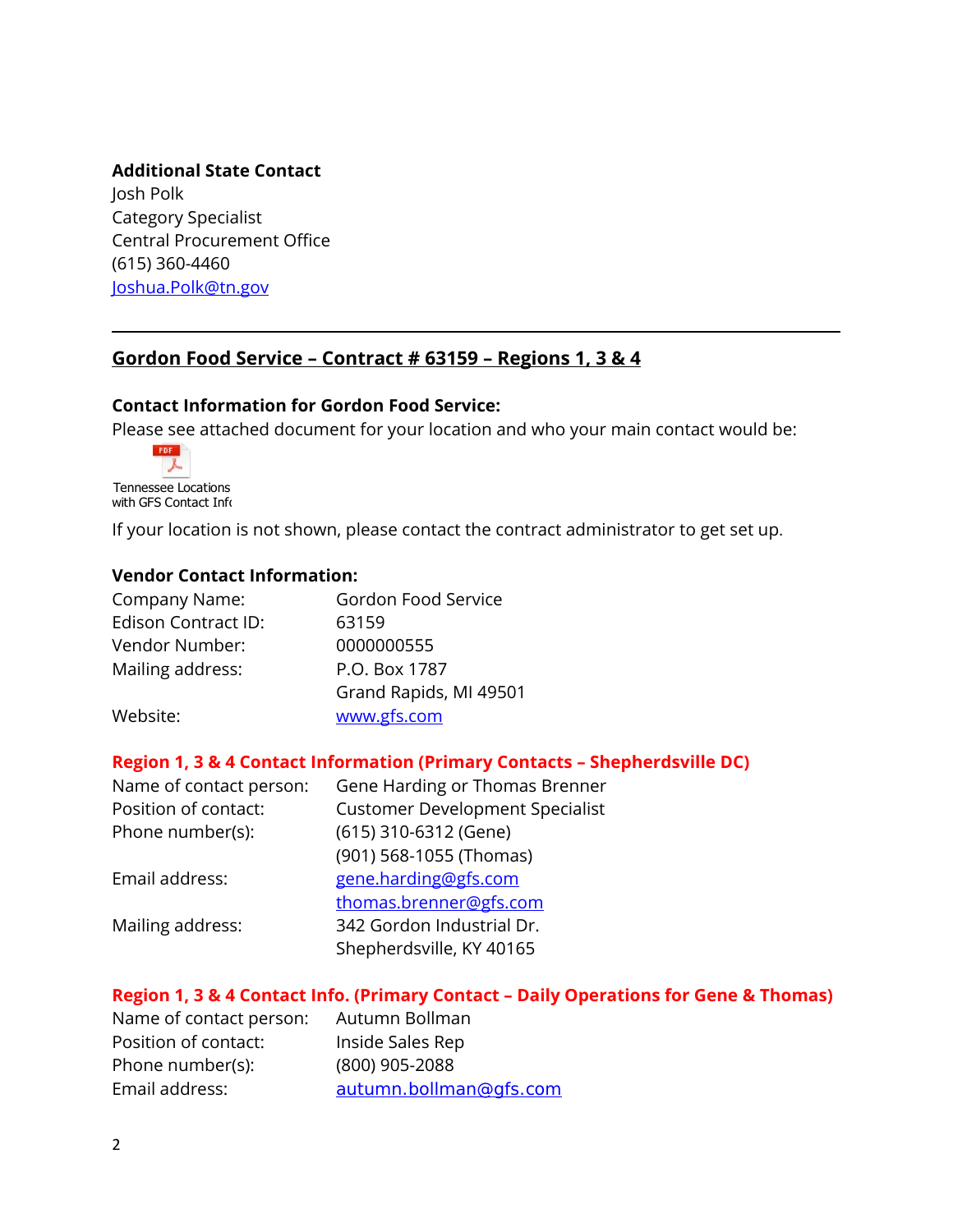# **Region 1, 3 & 4 Contact Information (Primary Contact – Douglasville DC)**

Name of contact person: Chris Ramsey Phone number(s): (865) 919-6017 Email address: chris.ramsey@gfs.com Mailing address: 1500 N. River Rd.

Position of contact: Customer Development Specialist Lithia Springs, GA 30122 (Douglasville)

## **Region 1, 3 & 4 Contact Info. (Primary Contact – Daily Operations for Chris Ramsey)**

Name of contact person: Darrin Schuler Position of contact: Inside Sales Rep Phone number(s): (877) 728-1055 Email address: darrin.schuler@gfs.com Mailing address: 1500 N. River Rd. Lithia Springs, GA 30122 (Douglasville)

#### **Region 1, 3 & 4 Contact Information (Last Resort)**

| Rhonda Skelley               |
|------------------------------|
| Non-Commercial Sales Manager |
| (502) 215-1044 Office        |
| (502) 664-7856 Mobile        |
| Rhonda.Skelley@gfs.com       |
| 342 Gordon Industrial Dr.    |
| Shepherdsville, KY 40165     |
|                              |

#### **Ordering information for Gordon Food Service (GFS)**

First Time Orders:

- **-** Contact the supplier to set up an account
- **-** Account set-up for the first order could take up to two weeks
- **-** Please provide facility information to get set up with an order and delivery date

#### How to guide for ordering:

If you place an order by emailing a copy of the Edison PO to GFS, include the customer account number in the subject line. (Please include the GFS customer account number in the subject line of all emails sent to GFS.) Also include contact information for the shipping location.

Alternatively, the attachment below is step by step instructions for ordering with GFS with their online ordering system.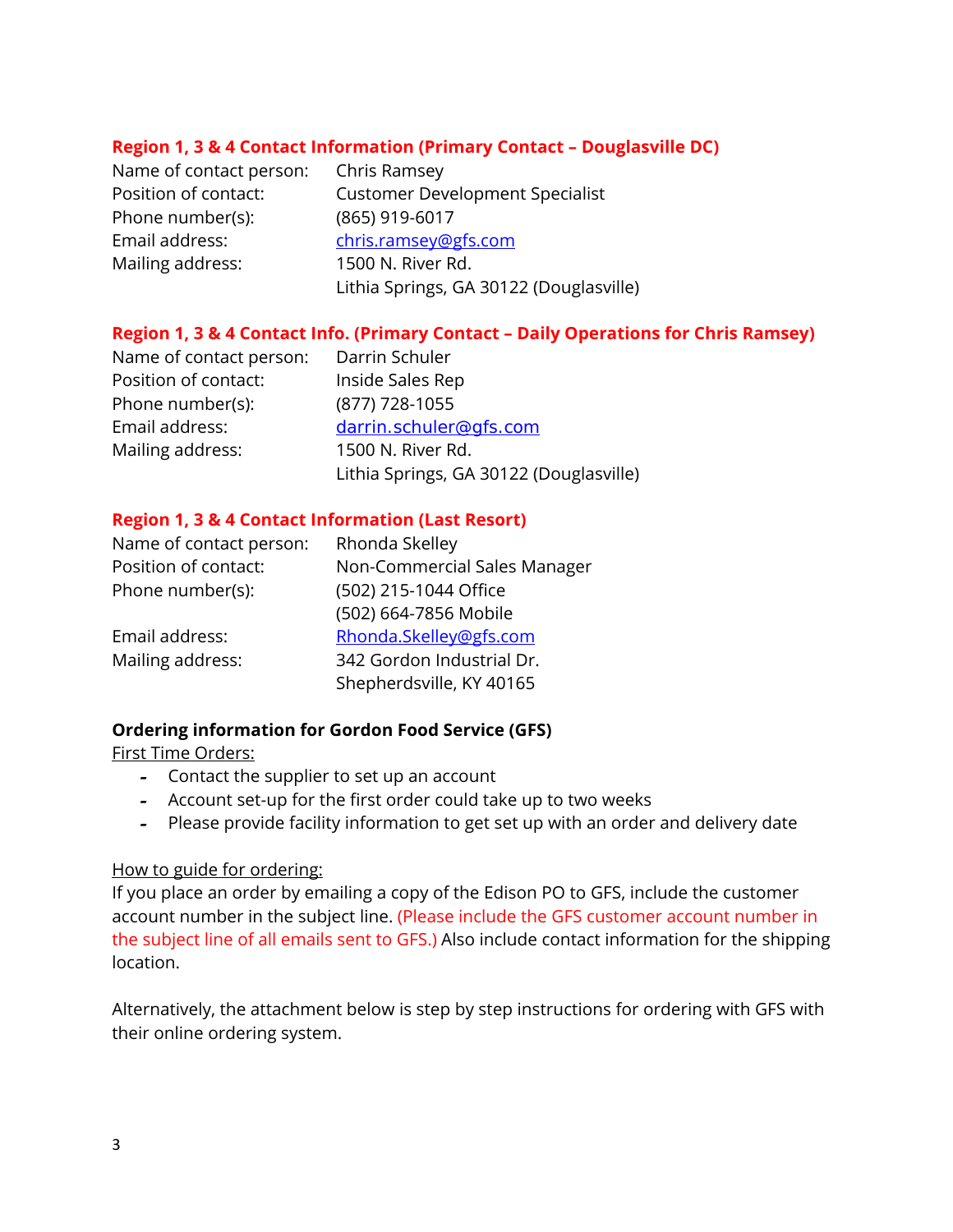

\*\*\* When you are done with your order hit the Review Order button. On the next screen left click on your mouse and it will give you the option to save it as an attachment. Click save as an attachment so that you can utilize that order guide to put your requisition into Edison.

**This contract is not set-up as a punch-out at this time. If you submit an order on the GFS Foods site, the order will go directly to Gordon Food Service without an Edison Requisition or PO!** 

# **Additional Option for ordering from Gordon Food Service (GFS)**

GFS does have three (3) store locations around middle Tennessee. They are retail stores that also serve their wholesale customers. If any of the State of TN locations purchased product at the store, they would pay the contracted price. This is an option for the facilities in a pinch. The stores are open until 9pm during the week and open on the weekends. GFS can provide agencies security cards; they must have their card scanned in order to bill product to their facility. The locations of the stores in the Nashville area are shown on the map below along with addresses, phone numbers and operating times for each store.

If you know that your agency would utilize these locations in case something came up and a quick purchase was needed, please contact the contract administrator in order to obtain a security card for your location so that you can receive the contracted price if you go to the store to purchase. This would not require a \$500 dollar minimum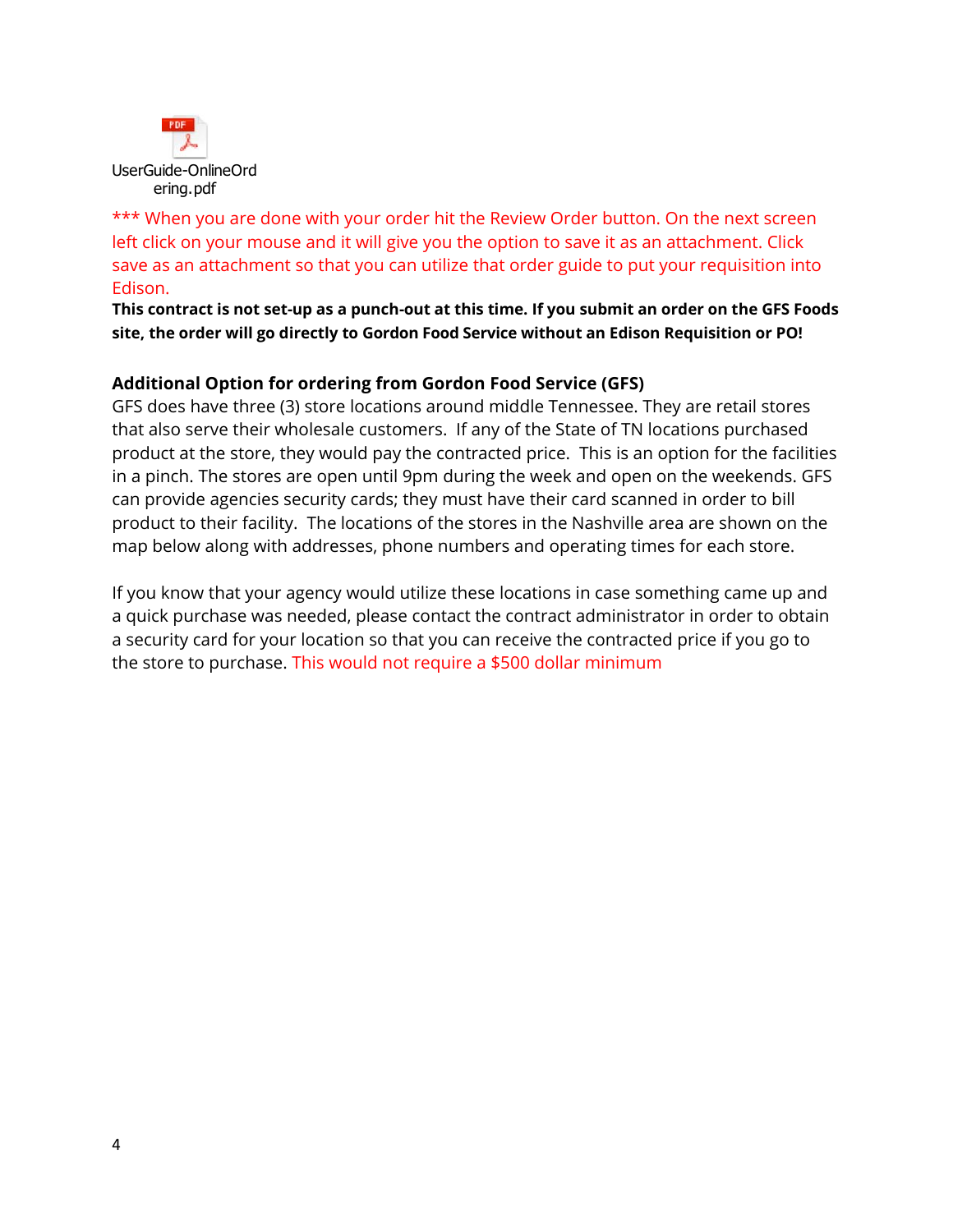

# **Institutional Wholesale Co. – Contract # 63148 – Region 2**

# **Contact Information for Institutional Wholesale Co.: Vendor Contact Information:**

| Company Name:       | International Wholesale Co., Inc. (IWC Food Service) |
|---------------------|------------------------------------------------------|
| Edison Contract ID: | 63148                                                |
| Vendor Number:      | 0000000939                                           |
| Mailing address:    | P.O. Box 458                                         |
|                     | Cookeville, TN 38503                                 |
| Website:            | www.goiwc.com                                        |

#### **Region 2 Contact Information**

Name of contact person: Denny Maynard or Alan Pitts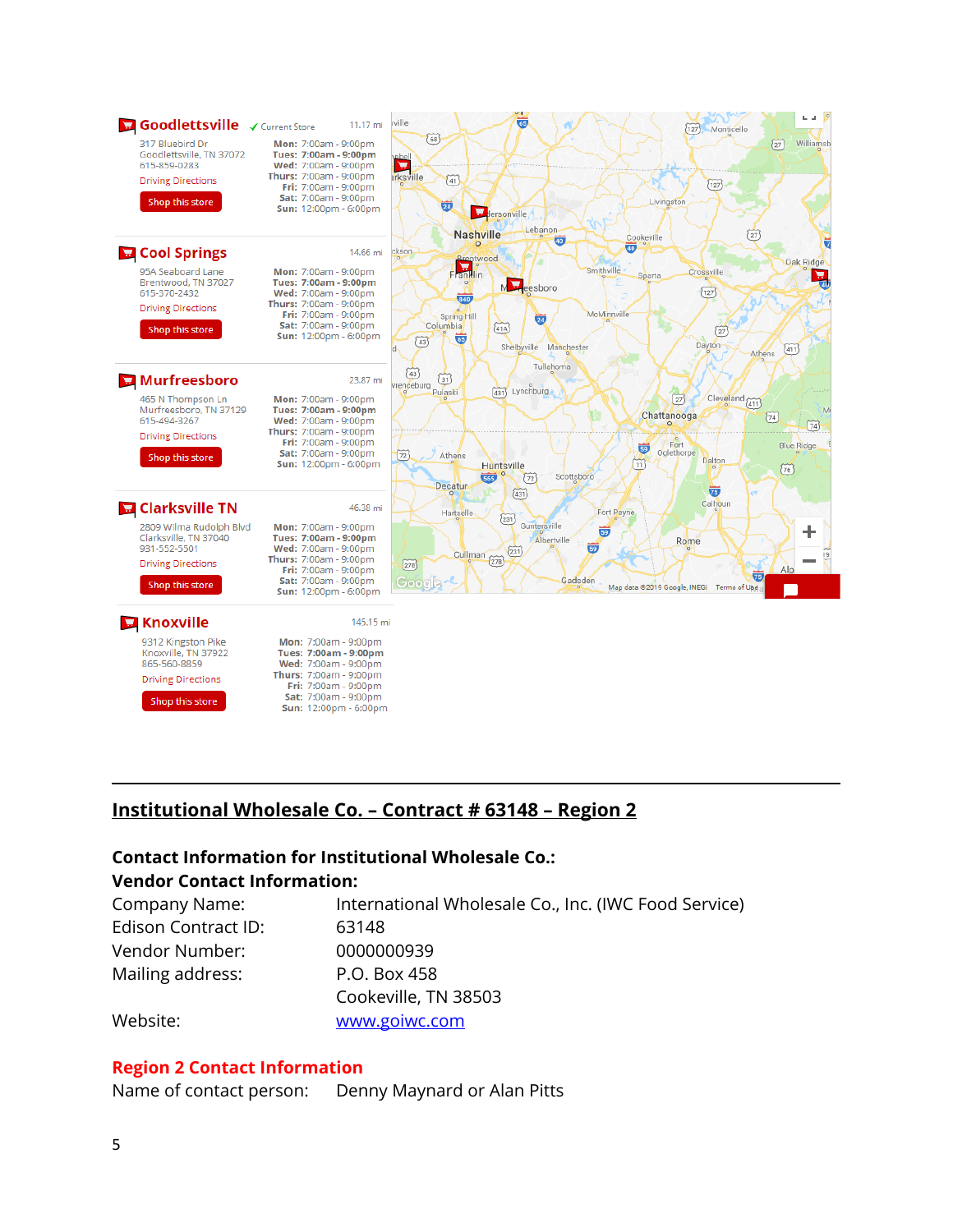| Position of contact:<br>Phone number(s): | Contract Sales Representative<br>(931) 537-4273 (Office) - Denny<br>(800) 239-9588 Ext. 4273 - Denny<br>(931) 537-4249 (Office) - Alan |
|------------------------------------------|----------------------------------------------------------------------------------------------------------------------------------------|
|                                          | (800) 239-9588 Ext. 4249 - Alan                                                                                                        |
| Email address:                           | dmaynard@goiwc.com                                                                                                                     |
|                                          | apitts@goiwc.com                                                                                                                       |
| Mailing address:                         | P.O. Box 458                                                                                                                           |
|                                          | Cookeville, TN 38503                                                                                                                   |

# **Region 2 Contact Information (Last Contact)**

| Name of contact person: | Shirley M. Barbosa            |
|-------------------------|-------------------------------|
| Position of contact:    | <b>Contract Sales Manager</b> |
| Phone number(s):        | (931) 537-4240 (Office)       |
|                         | (800) 239-9588                |
|                         | (931) 260-4922 (Cell)         |
| Email address:          | sbarbosa@goiwc.com            |
| Mailing address:        | P.O. Box 458                  |
|                         | Cookeville, TN 38503          |
|                         |                               |

# **Ordering information for Institutional Wholesale (IWC)**

First Time Orders:

- **-** Contact the supplier to set up an account
- **-** Account set-up for the first order could take up to two weeks
- **-** Please provide facility information to get set up with an order and delivery date

## How to guide for ordering:

The first attachment is step by step instructions for logging in with IWC and then ordering instructions



The second attachment shows you how to create an order guide to help make your future purchases quicker and easier.

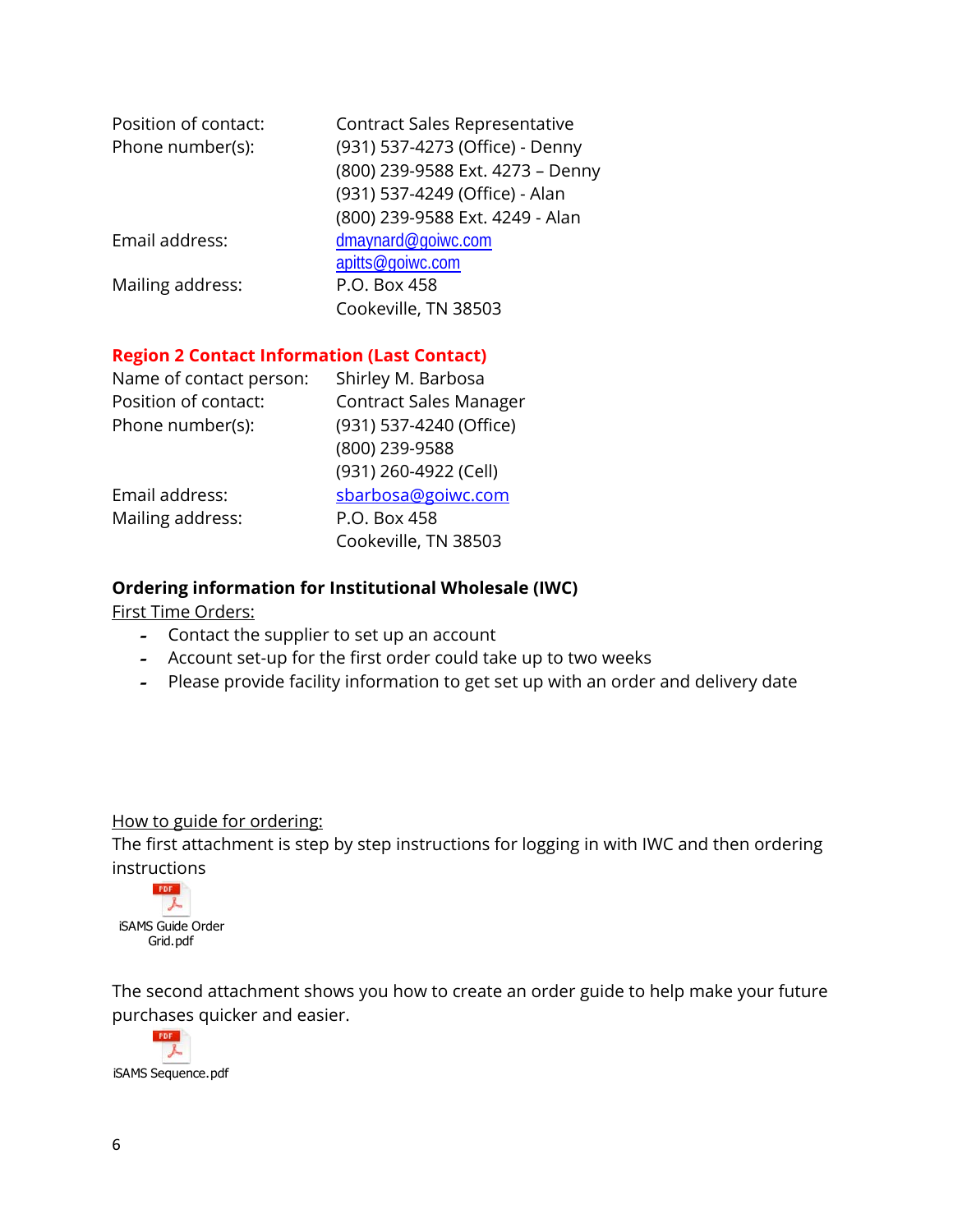## **This contract is not set-up as a punch-out at this time. If you submit an order on the IWC website, the order will go directly to Institutional Wholesale Co. without an Edison Requisition or PO!**

When you are in the IWC ordering System, once you have started your order and saved it, before you actually complete it, you can go to the top of the page on the right side next to "Show Status" and select for the drop down "Open". This will provide an option to print or save a PDF version in order to create your requisition in Edison. It will provide you with the following:

- **-** Item Number
- **-** Description
- **-** Quantity
- **-** Price
- **-** Extended Price

Once you have created your order in Edison and gained approvals you can then put your order through on the IWC website for delivery. It is preferred that you include your PO number on your order before submitting to IWC.

| Cust#: 3544<br>Direct Acct.<br>w | Edit Profile Order Templates Search Guide Logout<br><b>IWC Portal</b>             |                     |
|----------------------------------|-----------------------------------------------------------------------------------|---------------------|
| <b>Bccx Commissary</b>           | Orders Summary<br>Sequence Print Open Orders Send Open Orders                     |                     |
| iSAMS v2.0                       | Sent Orders Log<br>Bccx Commissarv<br>$\checkmark$                                |                     |
| Hold<br>Release<br>Delete        | Select Delivery Date<br>Gd<br>$\checkmark$<br>Show Status:                        | Open<br>$\check{ }$ |
| PO#<br>Order#<br><b>Status</b>   | <b>Customer</b><br><b>Delivery</b><br>Cust#<br><b>Lines</b><br>Day<br><b>Name</b> | <b>Tatal And</b>    |

# **Discount information for both supplier catalog items**

Below are the categories covered in the catalog under contract. Please see Edison comments section in your respective contracts for discounts provided by your supplier for each category